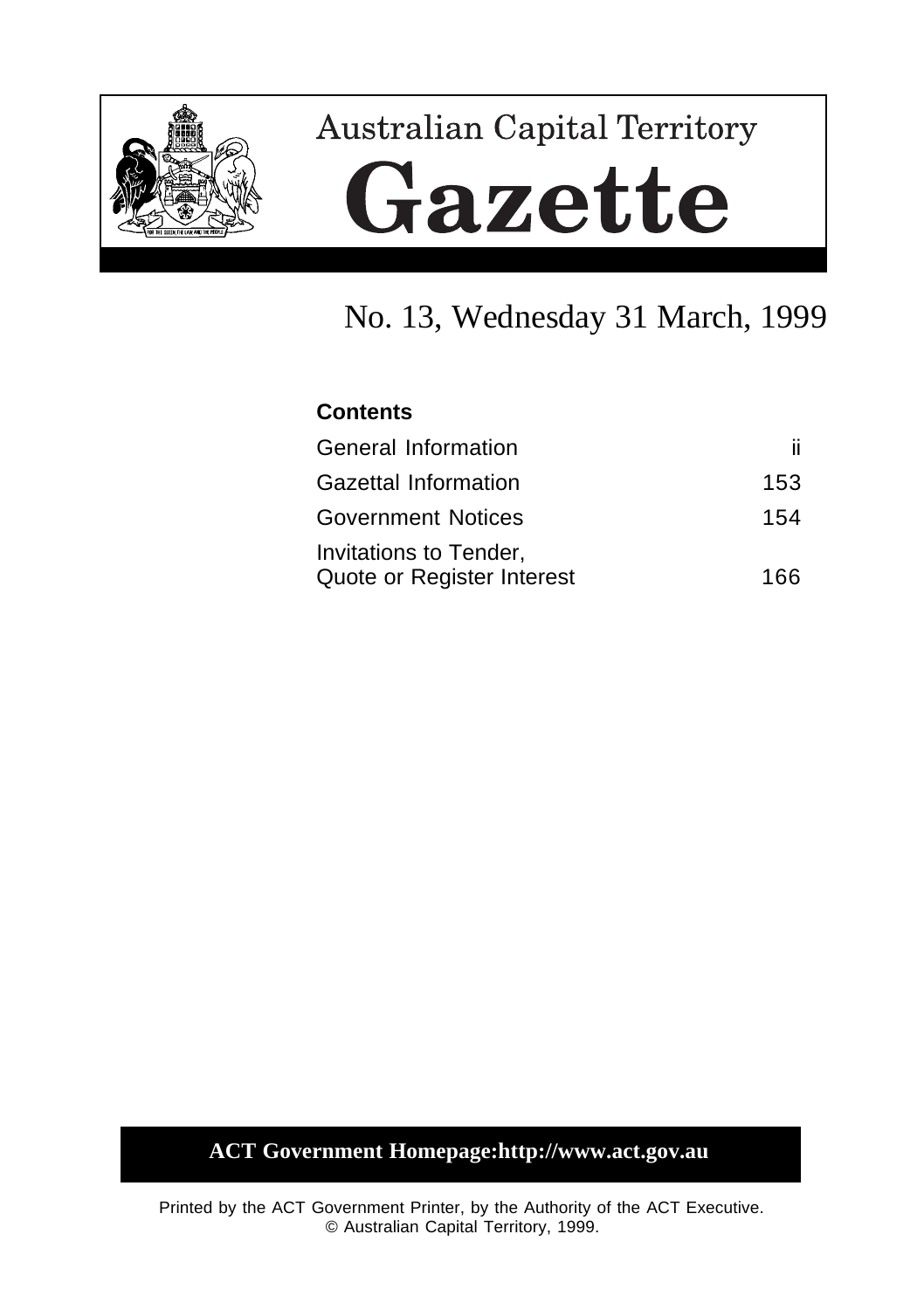# **GENERAL INFORMATION**

#### **ACT GOVERNMENT GAZETTE**

The ACT Government Gazette is published each Wednesday. The sections included in the publication are:

- General Information;
- Government Notices;
- Purchasing and Disposals;
- Invitations to Tender, Quote or Register Interest;
- Contracts arranged, and
- Private Notices

(Australian Public Service notices will continue to appear in the Commonwealth of Australia Gazette).

#### **CONTACT DETAILS**

ACT Gazette Officer Publishing Services GPO Box 158 Canberra Act 2601

Phone: (02) 6205 0484 Fax: (02) 6205 0266 **e-mail: gazette\_office@dpa.act.gov.au** ACT Gazette Office Level 7, Macarthur House Wattle Street Lyneham 2602

#### **Notices for Publications**

Notices for the Gazette are to be lodged by 12 noon on the Wednesday prior to publication. Notices can be lodged in advance in hard copy or facsimile, by electronic mail or diskette, with a brief message of instruction and a WORD compatible document attachment.

A Gazette Request Form must also be delivered to the Gazette Office, by hand, mail or fax. For copies of this form please telephone the Gazette Office or go to www.act.gov.au/government/reports/pub/gazreq.doc.

Signed notices must be sighted by the Gazette Office before gazettal can proceed.

**Purchasing and Disposal Codes** may be accessed on the ACT Government Website:

www.act.gov.au/government/report/pub/gazette/p&d.pdf. Alternatively, you may obtain a hard copy listing by contacting the gazette office.

#### **Private Notices**

The fee for a private notice is as follows:

• minimum charge \$1.00 per word or \$100.00 whichever is the greater.

Cheques are to be made payable to 'Publishing Services' and are to be forwarded to the Gazette office with a copy of the notice (Either on a PC formatted disk in WORD, or if the notice has already been emailed, a hard copy of the notice) and Gazette Request Form. Payment can be made by EFTPOS (Bankcard, Visa or Mastercard) by telephoning the Gazette Office. Payment must be received before gazettal can proceed.

#### **Purchasing and Subscriptions**

Copies of the ACT Government Gazette may be purchased at a cost of \$5.00 (or \$2.00 for a Special Gazette) from the ACT Government shopfront, Legislation/Gazette sales counter, East Row, Canberra City. Subscriptions to the Gazette maybe arranged through the Gazette Office at a price of \$180.00 (1 Jan 99 - 30 Jun 99) or part thereof, including postage. Refunds will not be given for cancellations. Claims for missing items will be recognised as valid if lodged within 28 days of publication.

#### **Copyright Notice - Australian Capital Territory**

This work is copyright. Apart from any use as permitted under the Copyright Act 1968, no part may be reproduced by any process without written permission from Library and Information Management, Department of Urban Services, ACT Government, GPO Box 249, Civic Square ACT 2608.

#### **Products and Services advertised in this publication are not necessarily endorsed by the ACT Government**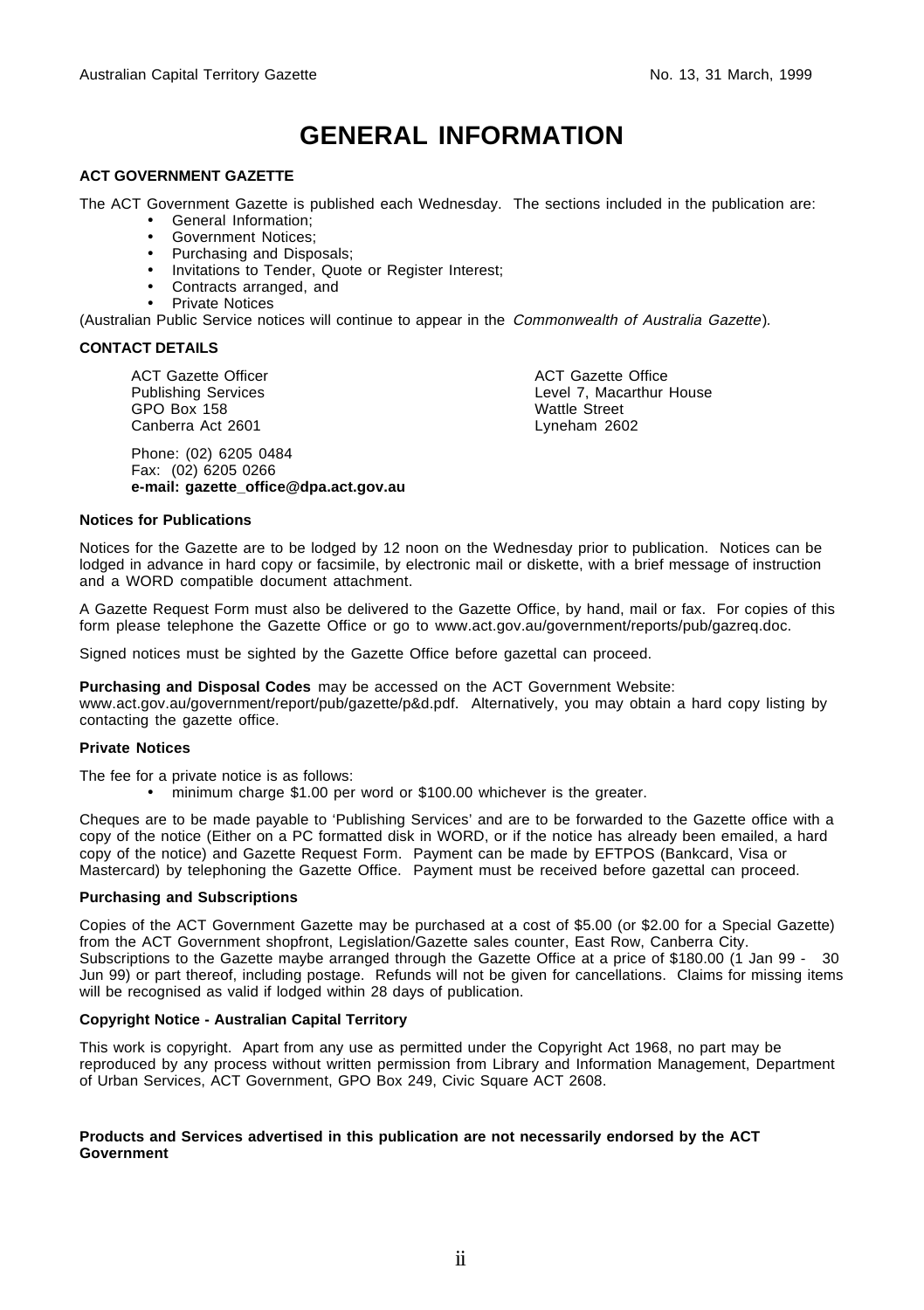# **GAZETTAL INFORMATION**

#### **ISSUE OF ACT SPECIAL GAZETTES**

The following issues of the ACT Special Gazettes have been published since the last Weekly Gazette. For listings of previous ACT Special Gazettes please refer to the ACT Government's Catalogue of Publications or phone the Publishing Services Information line on 6205 0202.

| <b>Gazette</b><br><b>Number</b> | Date     | Title                                                                       |
|---------------------------------|----------|-----------------------------------------------------------------------------|
| <b>S14</b>                      | 23 March | Notification of Enactment                                                   |
|                                 |          | ~ Territory Owned Corporations (Amendment) Act 1999,<br>No. 10 of 1999      |
|                                 |          | ~ Motor Traffic (Alcohol and Drugs) (Amendment) Act<br>1999, No. 11 of 1999 |
|                                 |          | ~ Children's Services (Amendment) Act 1999, No. 12 of<br>1999               |
|                                 |          | Notice - Consumer Product Safety Order                                      |
|                                 |          | ~ Consumer Affairs Act 1973                                                 |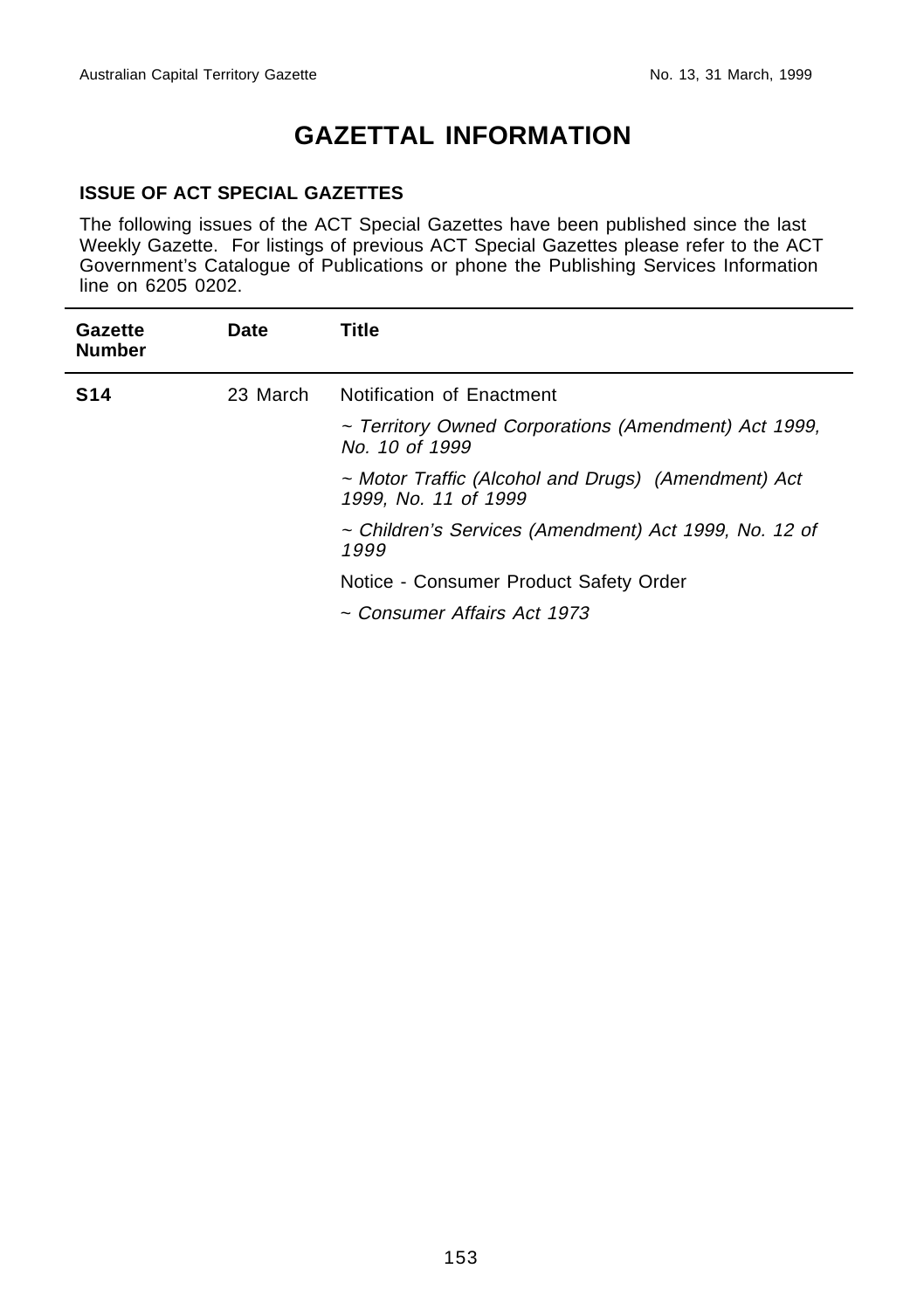## **GOVERNMENT NOTICES**

#### NOTIFICATION OF THE MAKING OF AN INSTRUMENT

NOTICE is hereby given that the undermentioned Instrument of the Australian Capital Territory has been made. Copies of the Instrument may be purchased from Publishing Services, Legislation and Sales Counter, ACT Government Shopfront, Crn City Walk and East Row Canberra City ACT 2601.

| Act under which<br>Instrument made | <b>Description of Instrument</b>                                                         | Number and year of<br><b>Instrument</b> |
|------------------------------------|------------------------------------------------------------------------------------------|-----------------------------------------|
| Auditor-General Act 1996           | Appointment of John<br>Alexander Parkinson as<br>Auditor-General.                        | No. 51 of 1999                          |
| University of Canberra Act<br>1989 | Appointment of Howard Powell<br>to be a member of the<br>University of Canberra Council. | No. 52 of 1999                          |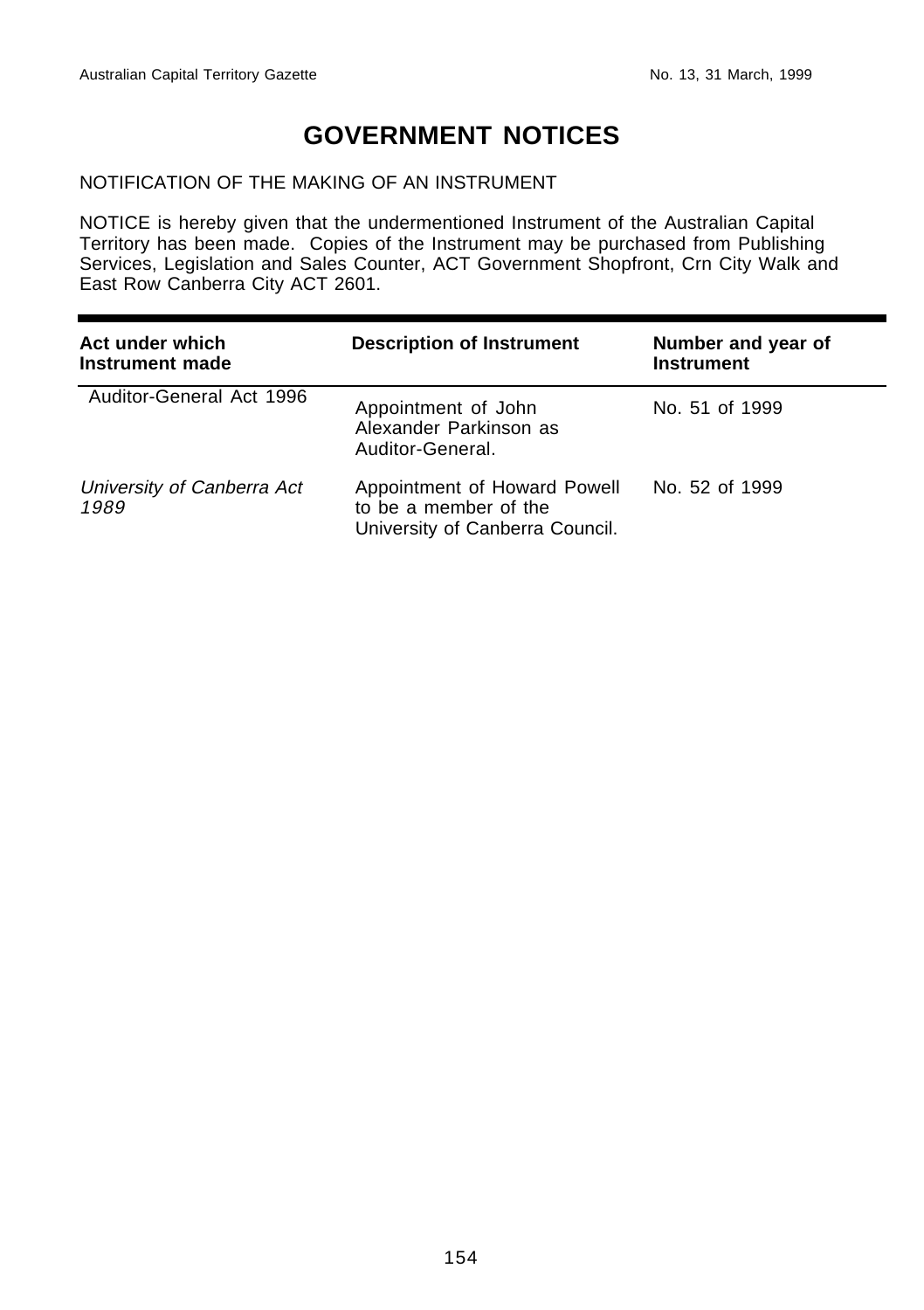#### **ACT ELECTORAL COMMISSION**

#### **REGISTER OF POLITICAL PARTIES Electoral Act 1992**

#### **Notice of application to change the Register of Political Parties for the Australian Labor Party, Australian Capital Territory.**

The ACT Electoral Commissioner has received an application from the **Australian Labor Party, Australian Capital Territory** to change its entry in the Register of Political Parties.

**Nature of changes:** That the name and address of the registered officer of the Australian Labor Party, Australian Capital Territory be changed to:

Kathryn Joan Crowle 1/25 Earle Place PAGE ACT 2614

If you wish to object to these changes you are invited to lodge a written notice of objection with the Electoral Commissioner.

The notice should

- set out the grounds of the objection;
- set out the name and address of the objector; and
- be signed by the objector.

Any notice of objection should be posted to ACT Electoral Commission PO Box 272 CIVIC SQUARE ACT 2608 or be delivered to Plaza Level Allara House 50 Allara Street CANBERRA ACT 2601 by close of business on 14 April 1999.

Copies of the application and the constitution of the party are available for public inspection at the Office of the Commissioner between 9 am and 5 pm on business days. Objections will be made available to the Australian Labor Party, Australian Capital Territory for comment.

Contact Alison Purvis on 620 50224 for more information.

**Phillip Green** Electoral Commissioner

31 March 1999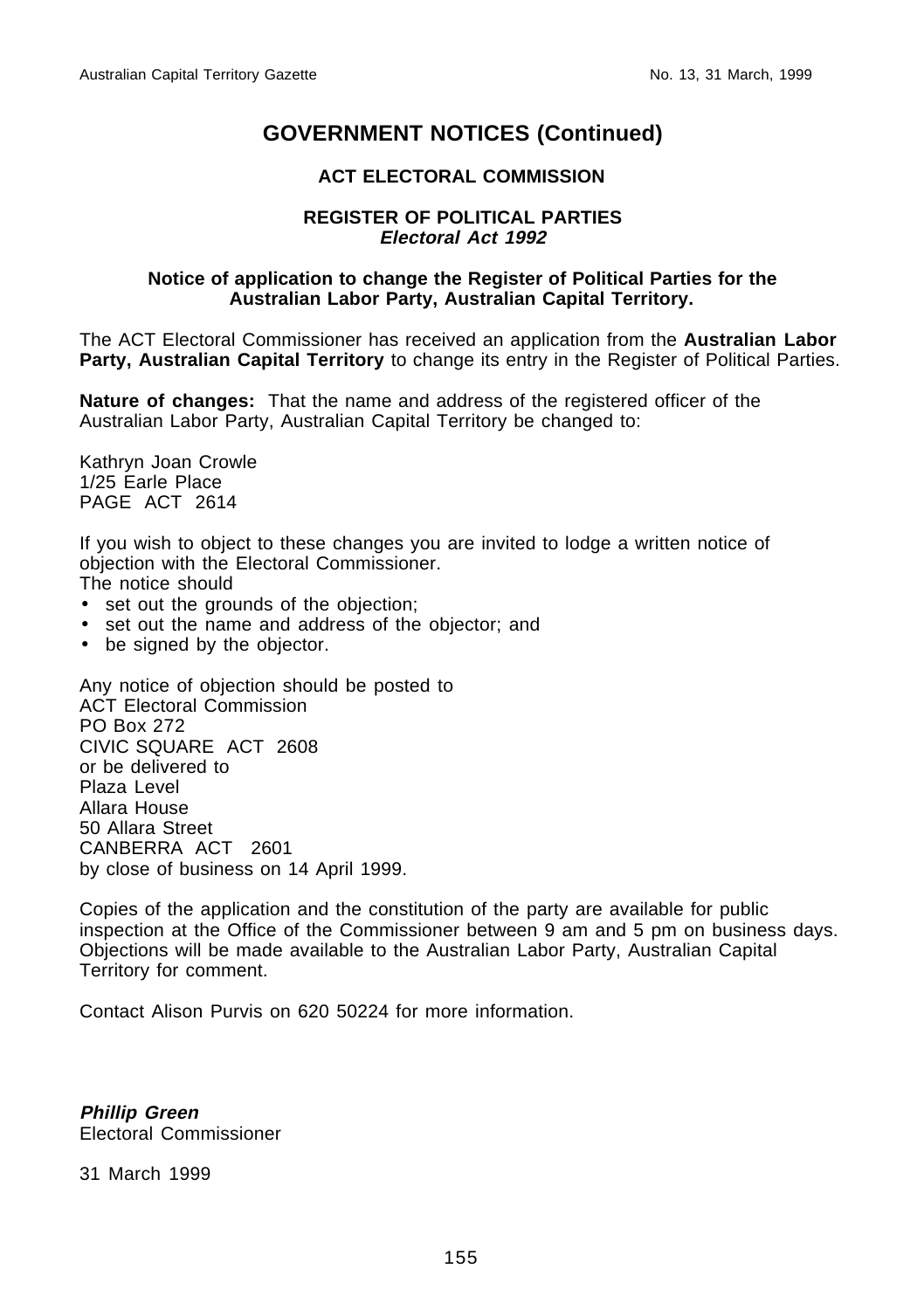e

## **GOVERNMENT NOTICES (Continued)**



G.P.O Box 401 **Australian Federal Police** A C T 2601 Telephone: 62757536 Facsimile:62757766

#### **AUSTRALIAN FEDERAL POLICE** MOTOR TRAFFIC (ALCOHOL AND DRUGS) ACT 1977

APPROVAL OF MEMBERS OF THE AUSTRALIAN FEDERAL POLICE TO CARRY OUT BREATH ANALYSIS

In pursance of subsection 6(1) of the Motor Traffic (Alcohol and Drugs) Act 1977, I Adrian  $\mathcal{Q}$ M Whiddett, the Deputy Commissioner performing the duties of Commissioner of Police under the Australian Federal Police Act 1979, hereby authorise the members of the Australian Federal Police listed in the attached Schedule (Attachment A) who :-

- have undergone a course approved by the Minister for Urban a. Services in the Australian Capital Territory as a course of instruction of members of the Police Force in the carrying out of breath analysis; and
- have completed the course to my satisfaction b.

to carry out breath analysis under that Act.

Dated this  $\mathcal{Z}$  3 day of March 1999.

Ł A M Whiddett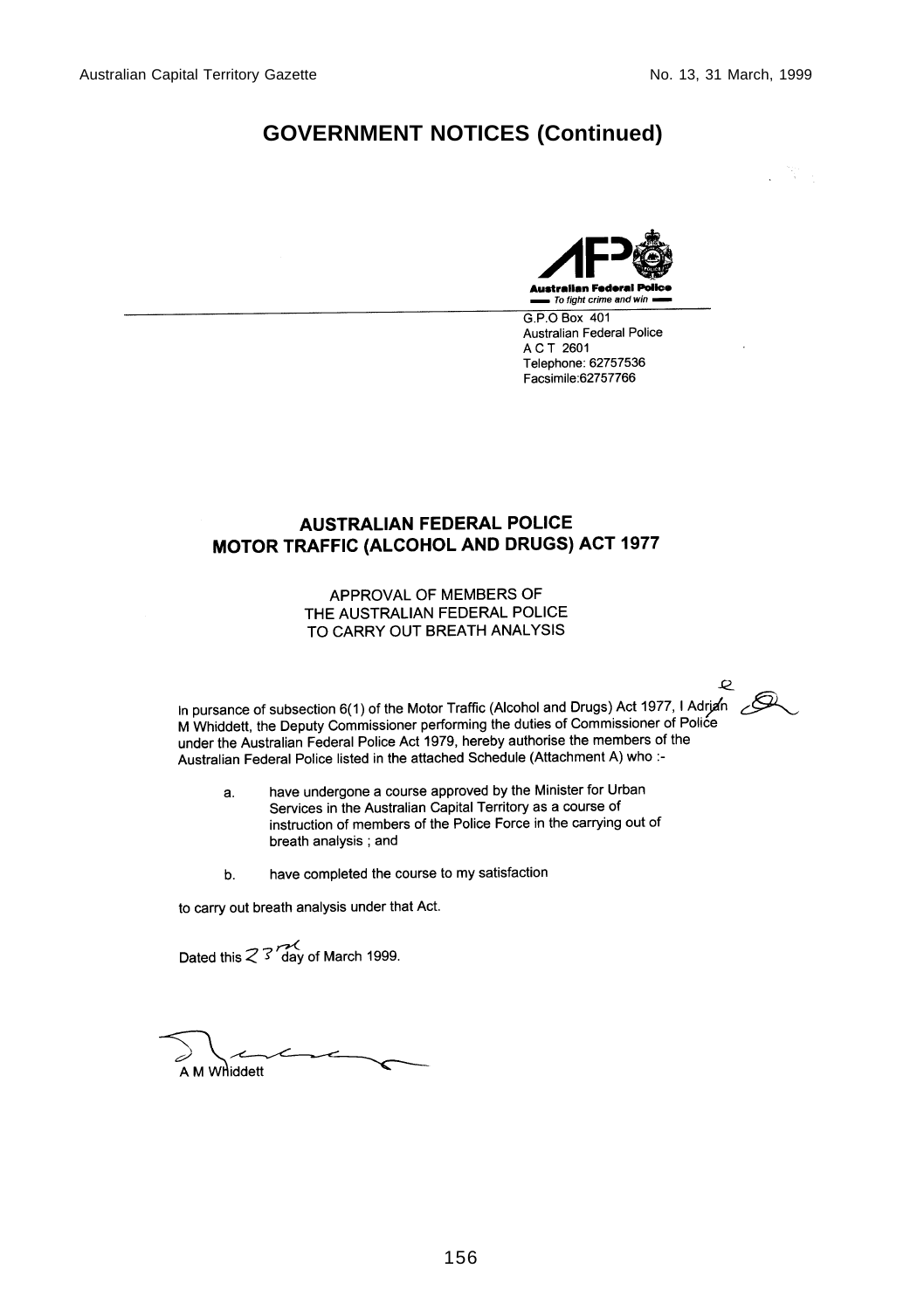## **ATTACHMENT A**

## **THE SCHEDULE**

| <b>GREENWAY</b>   | John Forbes           | Sergeant  | 1904 |
|-------------------|-----------------------|-----------|------|
| <b>ARDLEY</b>     | Wayne Ivan            | Constable | 5743 |
| <b>BREINER</b>    | <b>Richard James</b>  | Constable | 5744 |
| <b>BUICK</b>      | David Wayne           | Constable | 2925 |
| <b>CAMPBELL</b>   | Stuart Ian            | Constable | 5745 |
| <b>CRAFT</b>      | Matthew John          | Constable | 5746 |
| <b>FOX</b>        | Kendall Phillip       | Constable | 5747 |
| <b>GILLILAND</b>  | Sean Andrew           | Constable | 5748 |
| <b>HASTINGS</b>   | Phillip John          | Constable | 5081 |
| <b>HESS</b>       | Martin Christopher    | Constable | 4785 |
| <b>JONES</b>      | Craig Robert          | Constable | 5754 |
| <b>McCORMACK</b>  | Adam John             | Constable | 5749 |
| <b>McINTYRE</b>   | <b>Mark Frederick</b> | Constable | 5750 |
| <b>RYAN</b>       | Jason Paul            | Constable | 5751 |
| <b>SPOONER</b>    | <b>Grant Eric</b>     | Constable | 5752 |
| St JORRE          | Suzanne               | Constable | 5753 |
| <b>SUTHERLAND</b> | Allan George          | Constable | 2418 |
| <b>TURKICH</b>    | Gregory John          | Constable | 5962 |
| WAIBEL            | Thomas                | Constable | 5755 |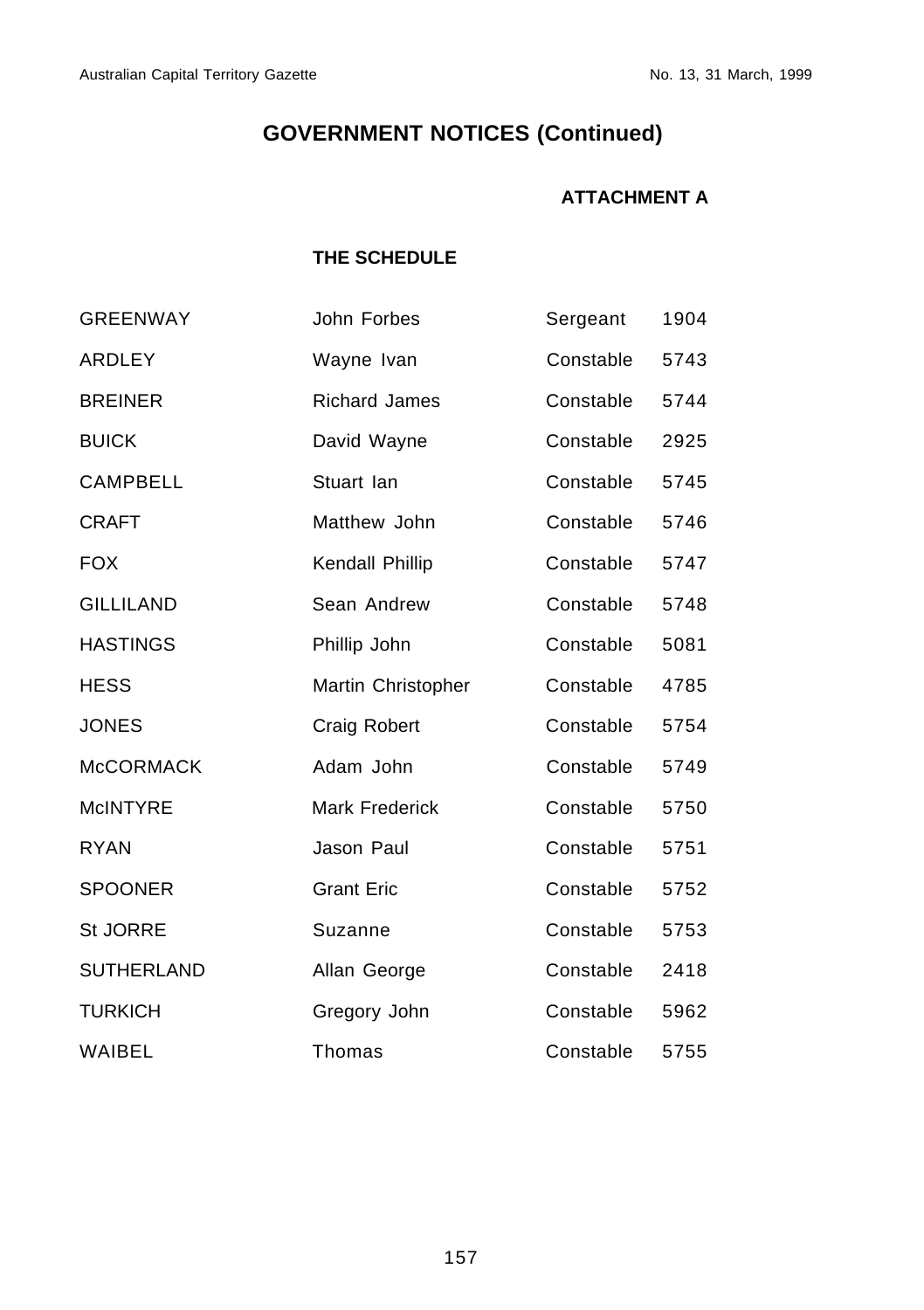#### **AUSTRALIAN CAPITAL TERRITORY**

#### **RADIATION ACT 1983 Section 73 NOTIFICATION OF DECISIONS**

Pursuant to Section 73 of the Australian Capital Territory Radiation Act 1983, the Radiation Council hereby gives notice of the particulars of the following decisions of Council, made on 24 March 1999.

#### **REGISTRATION OF IRRADIATING APPARATUS (paragraph 73(1)(d))**

| Owner<br>Description | Wanniassa Dental Unit Trust<br>Gendex Densomat dental x-ray machine with Oralix AC tube                 |
|----------------------|---------------------------------------------------------------------------------------------------------|
| Location             | S/Nos 821503, 852310 65kVp, 7.5mA<br>48 Rylah Crescent<br>Wanniassa                                     |
| Conditions           | Diagnostic dental examinations.                                                                         |
| Owner                | Dr Anthony Dawson                                                                                       |
| Description          | Trophy dental x-ray machine with Trophy IRIX70 tube<br>S/Nos XAM GO62, 813017 70kVp, 8mA                |
| Location             | Suite 9, Level 1<br>Lydia Perin Medical Centre                                                          |
| Conditions           | Napier Close, Deakin<br>Diagnostic dental examinations.                                                 |
| Owner<br>Description | <b>ACT X-ray Services Pty Ltd</b><br>Shimadzu model VD150-LRII diagnostic x-ray machine with P18DE tube |
|                      | S/Nos A113500065, 73580<br>150kVp, 500mA                                                                |
| Location             | General/IVP Room<br><b>Valley Diagnostic Centre</b><br>Grattan Court, Erindale                          |
| Conditions           | Diagnostic radiography.                                                                                 |
| Owner                | Dr Chris Hardwicke                                                                                      |
| Description          | Gendex Densomat Dental x-ray machine with Oralix AC Tube<br>S/Nos 811821, 852301<br>65kVp, 7.5mA        |
| Location             | Level 1, Surgery 2<br>Suite 13, Corrina Chambers<br>Corrina Street, Woden                               |
| Conditions           | Diagnostic dental examinations.                                                                         |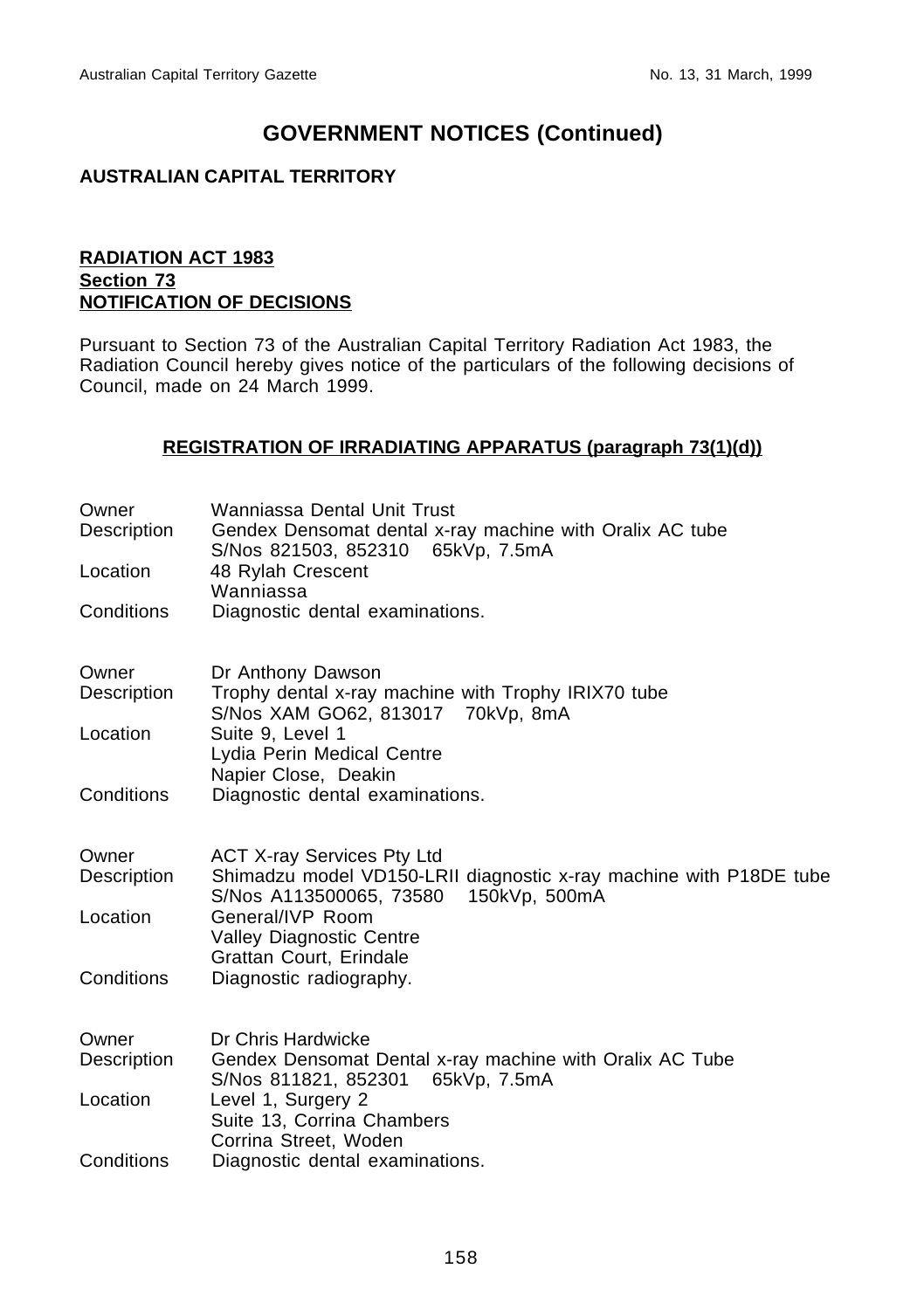| Owner                      | Dr Chris Hardwicke                                       |
|----------------------------|----------------------------------------------------------|
| Description                | Gendex Densomat dental x-ray machine with Oralix AC tube |
|                            | S/Nos 811855, 852245 65kVp, 7.5mA                        |
| Location                   | Level 1, Surgery 3                                       |
|                            | Suite 13, Corinna Chambers                               |
|                            | Corinna Street, Woden                                    |
| Conditions                 | Diagnostic dental examinations.                          |
|                            |                                                          |
|                            |                                                          |
| $\bigcap_{x\in\mathbb{R}}$ |                                                          |

| Owner       | Dr David M Peiti                                            |
|-------------|-------------------------------------------------------------|
| Description | Siemens dental x-ray machine with Siemens Heliodent DS tube |
|             | S/Nos 04266, 468126 D3302 60kVp, 7mA                        |
| Location    | 39 Murray Crescent                                          |
|             | Manuka                                                      |
| Conditions  | Diagnostic dental examinations.                             |

#### **VARIATION OF CONDITIONS SPECIFIED IN A LICENCE (paragraph 73(1)(c))**

- Licensee Mr Harvey Marchant
- Address Australian Antarctic Division Davis Station

**Antarctica** 

Authorized Activities: Purchase, own or have in possession, use, cause or permit to use, unsealed radioactive materials

Conditions Research uses of unsealed radioactive materials:- H-3, C-14, S-35, P-32 Nominated on-site Radiation Safety Officer: Ms Tracey Henshaw.

**Review by the ACT Administrative Appeals Tribunal** - Any Persons whose interests are adversely affected by this decision may apply to the Tribunal to have the decision reviewed.

**Reasons** - If you wish to obtain a statement of reasons to explain why the decision was made you should write within 28 days of this notice to the ACT Radiation Council, GPO Box 825, Canberra 2601.

**Location of the ACT Administrative Appeals Tribunal** - 'The Tribunal is located on the 4th Floor, Canberra House, 40 Marcus Clarke Street, Canberra City.

Postal Address: GPO Box 9955, Canberra 2601. Telephone: 6243 4611. Facsimile: 6247 0962. Document Exchange: DX 5727.

**Powers of the ACT Administrative Appeals Tribunal** - The Tribunal is an independent body. The Tribunal can agree with, change or reject to the original decision, substitute its own decision or send the matter back to the decision maker for reconsideration in accordance with Tribunal recommendations.

**How to apply to the ACT Administrative Appeals Tribunal** - Simply write within 28 days explaining the details to the decision and the reasons for asking for a review.

**Cost** - To lodge an application there is a fee. You may apply to have the fee waived on the grounds of hardship. No fee is payable if you are receiving legal assistance.

**Access to documents** - You may apply for access to any documents relevant to this decision under the ACT Freedom of Information Act 1989. For more information contact the Freedom of Information Officer, Department of Health and Community Care, on phone 62051340.

Dated this 24 day of March 1999.

**J Lising Chairperson Radiation Council**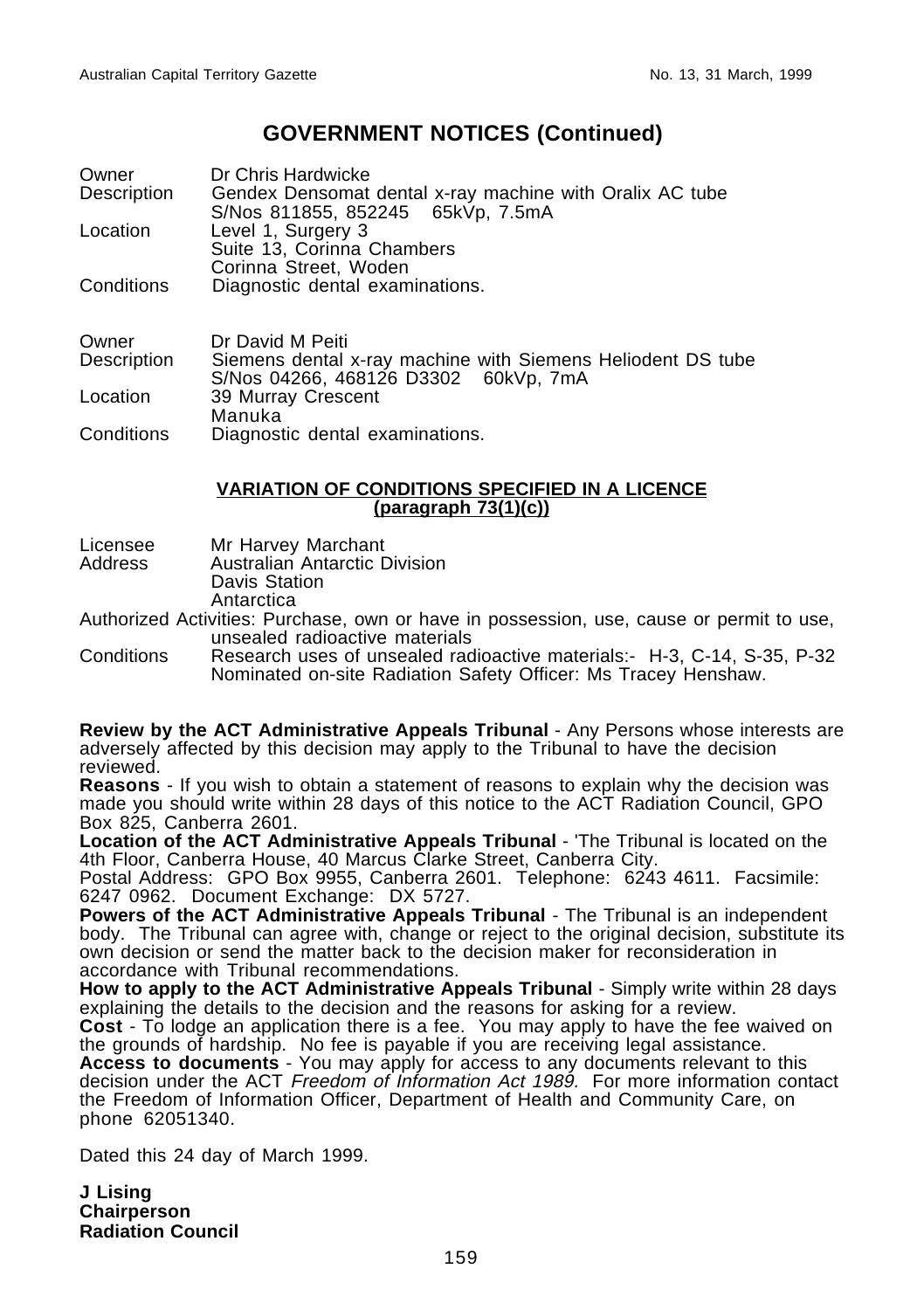Road Transport Reform (Dangerous Goods) Act 1995

#### **EMERGENCY ORDER**

I, BRENDAN MICHAEL SMYTH, Minister for Urban Services, following a recommendation of the National Road Transport Commission under the National Road Transport Commission Act 1991 (Commonwealth) and acting under section 34 of the Road Transport Reform (Dangerous Goods) Act 1995 (Commonwealth), by this instrument order that the operation of the Road Transport Reform (Dangerous Goods) Regulations 1997 (Commonwealth) are varied for a period of 6 months by:

- A: deleting dangerous goods of Class 1 (explosives), Class 6.2 (infectious substances) and Class 7 (radioactive material) as described in the 6th edition of the Australian Code for the Transport of Dangerous Goods by Road & Rail from the definition of dangerous goods that is set out in regulation 2.2, and
- B: deleting the entries in column 3 of the table in regulation 23.1 and inserting in their stead \$150.00 (in relation to Item 1); \$30.00 (in relation to Item 2); \$30.00 (in relation to Item 3) \$80.00 (in relation to Item 4); and \$80.00 (in relation to Item 5).

This Order has effect in relation to the whole of the Australian Capital Territory and the Jervis Bay Territory.

This order commences on 1 April 1999.

**Brendan Michael Smyth** Minister for Urban Services

Dated: 23 March 1999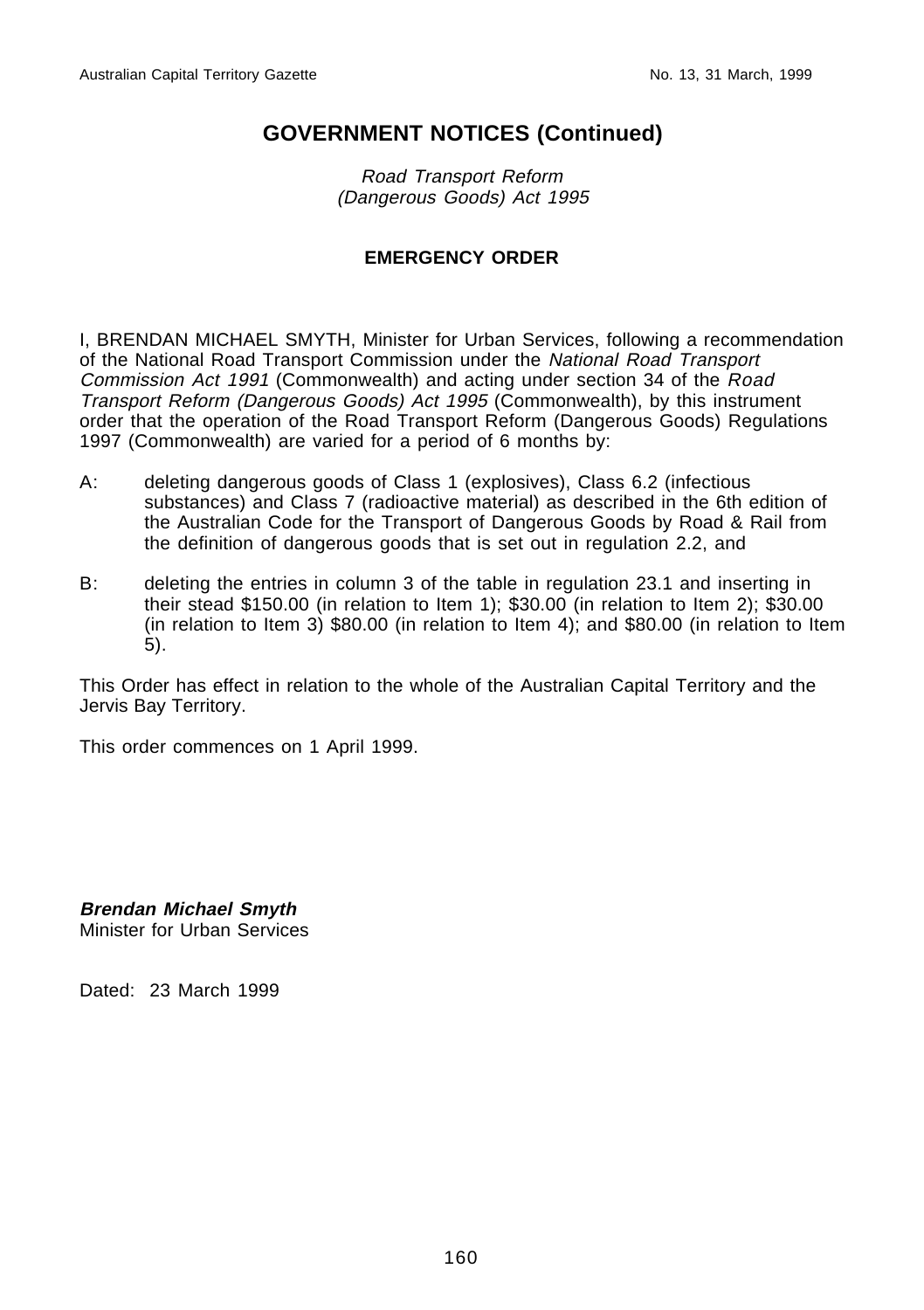#### **ENVIRONMENT ACT, ENVIRONMENT PROTECTION**

#### **AUSTRALIAN CAPITAL TERRITORY**

#### **ENVIRONMENT PROTECTION ACT 1997**

#### **ENVIRONMENTAL AUTHORISATIONS**

Notice is hereby given that under Section 49 of the Environment Protection Act 1997, environmental authorisations to conduct burns have been granted to the following organisations:

**ACT Parks and Conservation**, to conduct burns to conserve biological diversity or ecological integrity, at the following locations between March and July 1999:

- Piccadilly Circus Grid Reference (GR 636854);
- Mt Taylor (GR 882835);
- Boboyan Pines (GR 760385);
- Cotter Road North of Camp Cottermouth (GR 775887); and
- Pine Island (GR 866778).

**ACT Forests**, to conduct burning off associated with the clearing of land, within Compartment 504, Uriarra Forest, between March and July 1999.

Copies of environmental authorisations are available for public inspection, during business hours, at the office of the Environment Management Authority, Level 2, South Wing, Macarthur House, Wattle Street Lyneham ACT.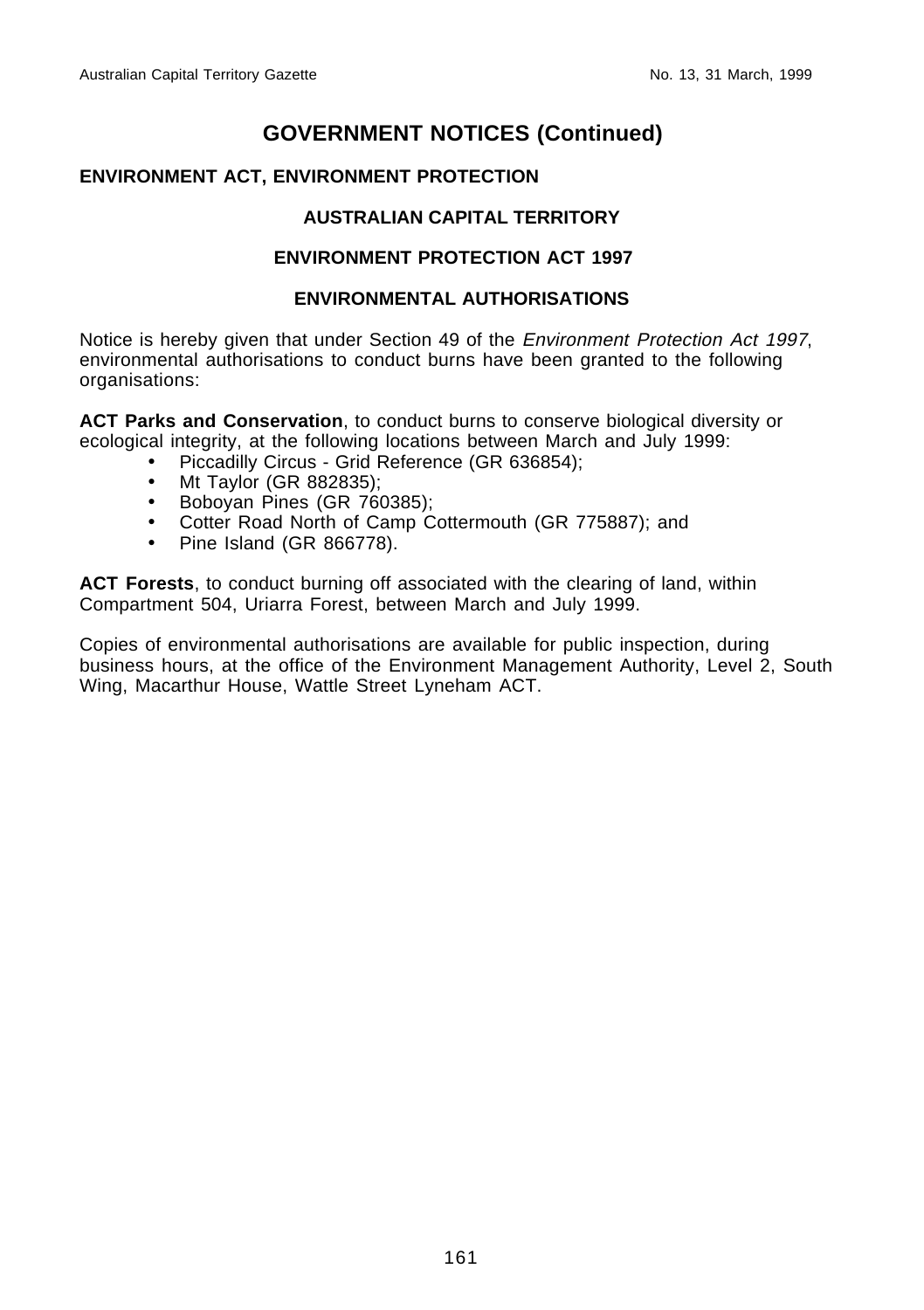**INSTRUMENT NO. R7/99** 



#### PUBLIC ROADS ACT 1902 (NSW)

#### **NOTICE OF DECLARATION OF PUBLIC ROADS**

Pursuant to section 18 of the Public Roads Act 1902 (NSW) I declare that the land described in the schedule below, shown in thick black lines on the plans annexed hereto. shall be public roads.

reportuni

DATE  $4^{\text{th}}$  March 1999

**LINCOLN JAMES HAWKINS** Delegate of the Minister

#### **SCHEDULE**

Plan No.1 : The land adjacent to Blocks 666 to 669, forming part of Majura Road and the Federal Highway, in the District of Majura.

Plan No. 2 : The land adjacent to Block 449, forming part of the Federal Highway, in the District of Gungahlin.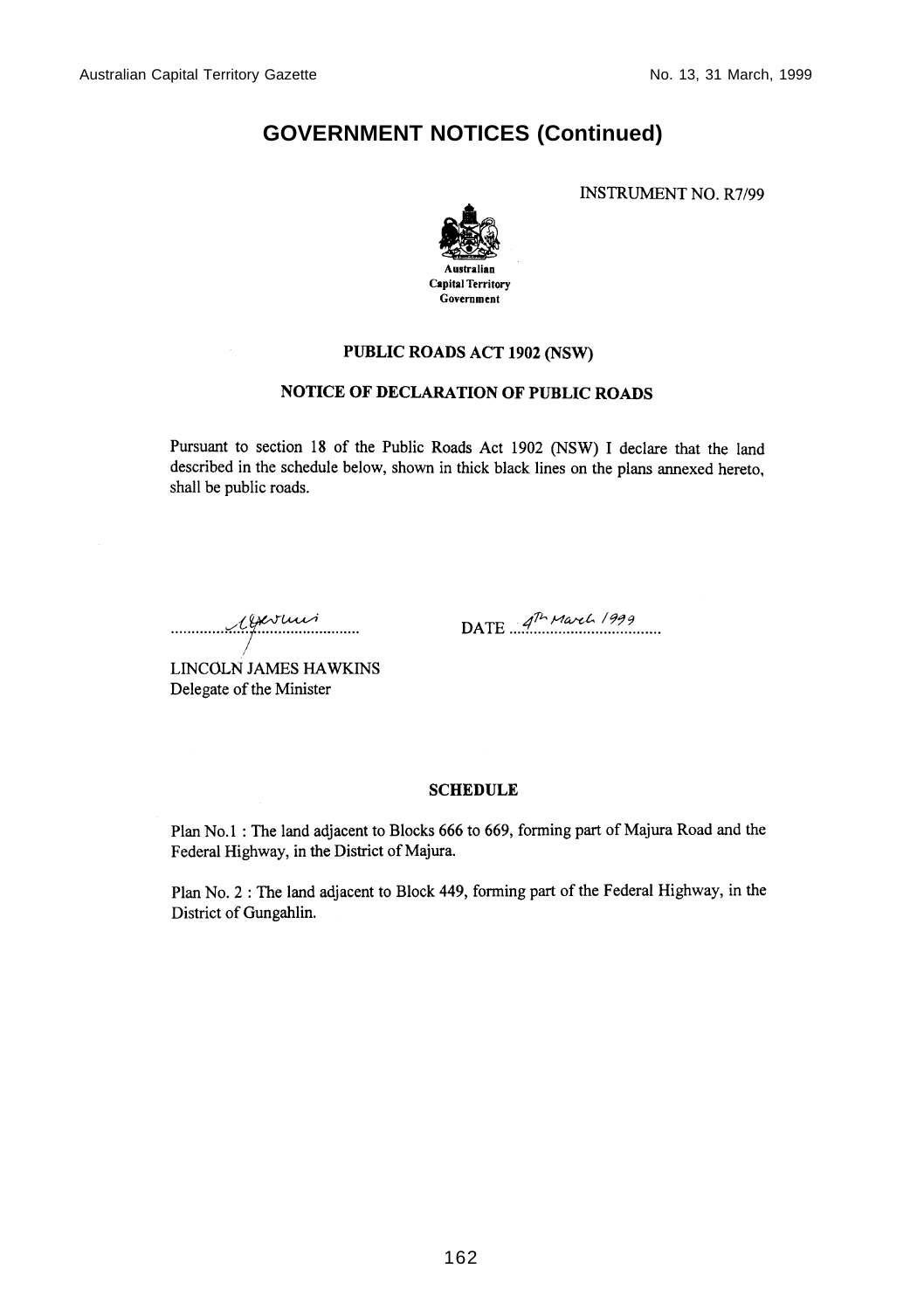

 $\mathcal{J}^{\prime\prime}$ This is Plan Number One annexed to Instrument No. R7/99 signed on this day of March , 1999

Delegate's Initials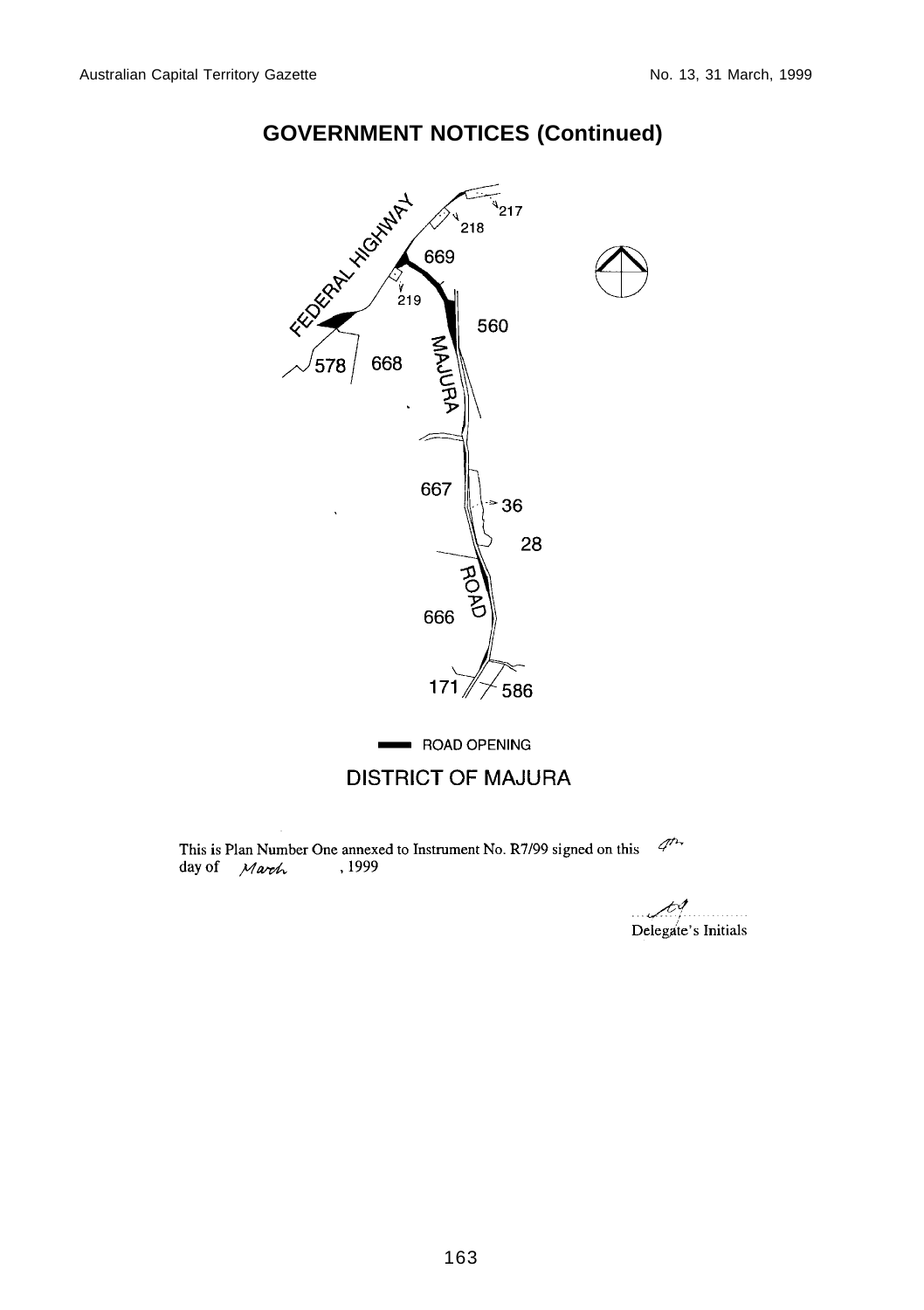

This is Plan Number Two annexed to Instrument No. R7/99 signed on this  $\mathcal{A}^{\gamma A}$ , 1999. day of  $Mark$ 

 $16$ Delegate's Initials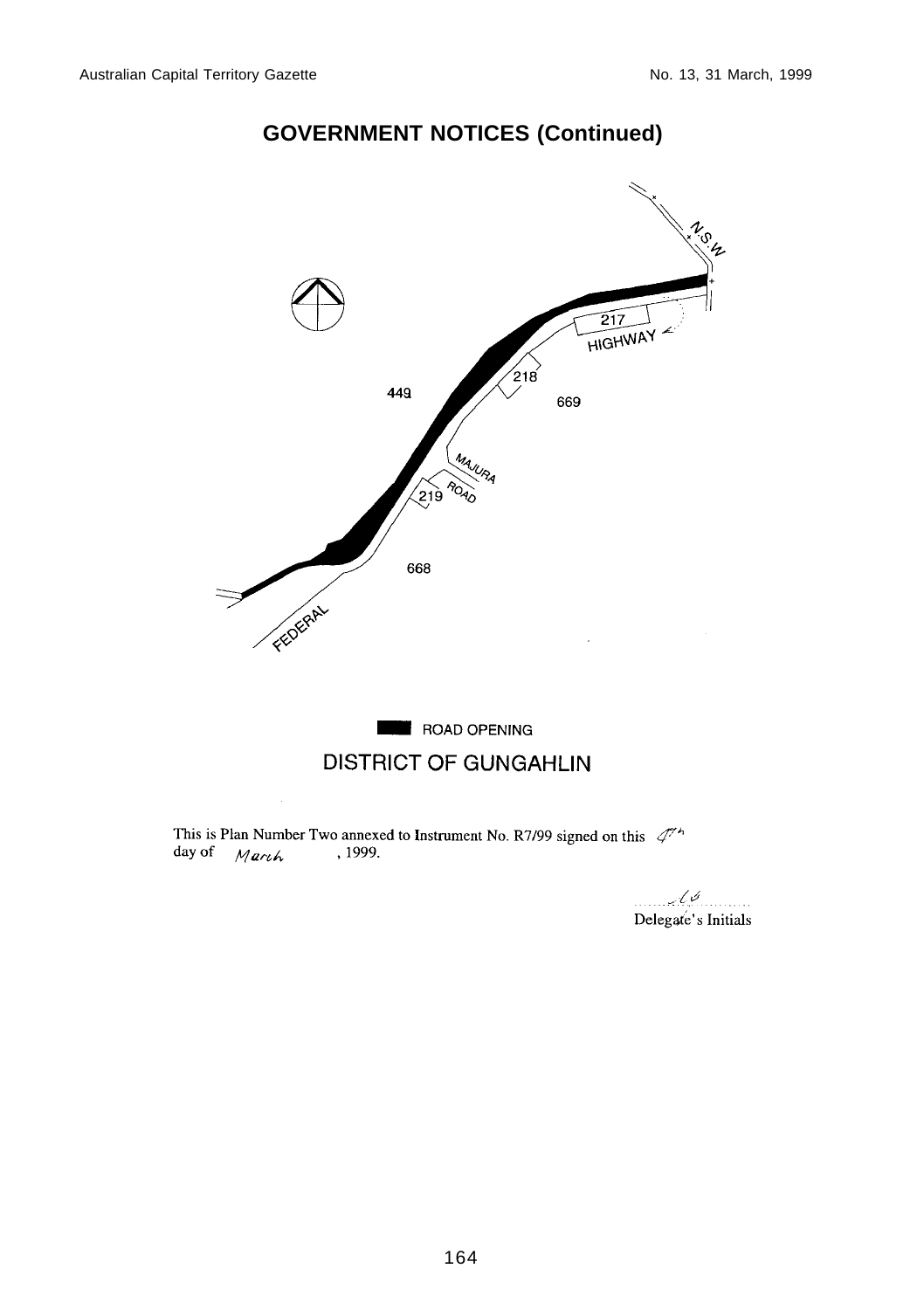

## AUSTRALIAN CAPITAL TERRITORY

#### ENVIRONMENT PROTECTION ACT 1997

### ACCREDITATION OF MOTOR TRADES CODE OF PRACTICE

Under Sub-section 31(1) of the Environment Protection Act 1997 I accredit the Environmental Code of Practice for Automobile Trades in the Australian Capital Territory.

Dated this seventeenth day of March 1999

**Brendan Smyth**

Minister for Urban Services